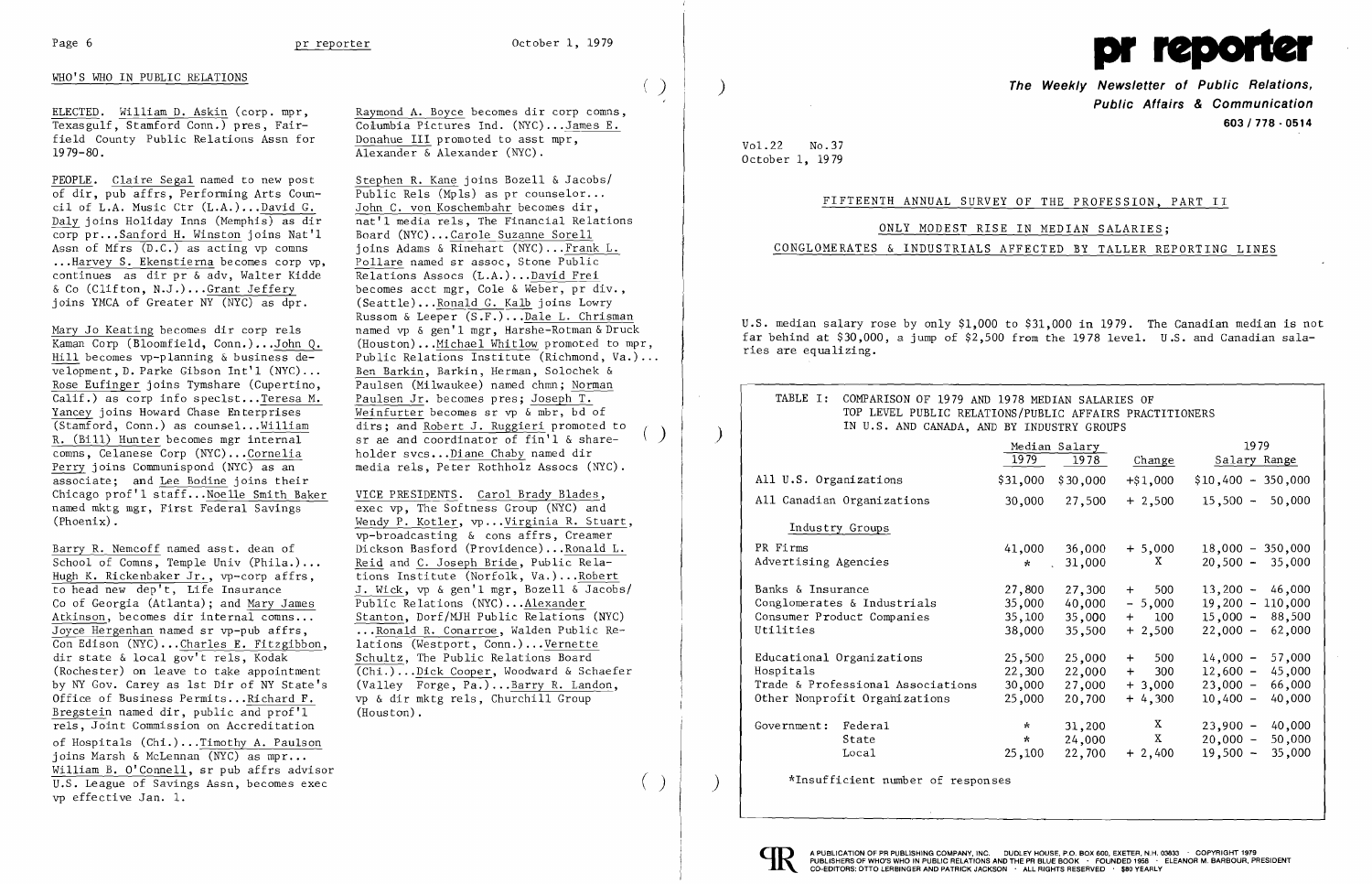PR firms record the highest median salary: \$41,000, up from an abnormal 1978 low of  $$36,000$ . As pointed out in Part I, pr firms now have to keep an eye on how the sagging economy will affect their clients and, therefore, themselves.

Cost-conscious educational institutions and hospitals show the smallest increases in median salary, \$500 and \$300 respectively. Not conforming to this pattern are other nonprofits, mainly nat'l health & service agencies. They record a large increase of \$4,300, bringing their median to \$25,000. Trade & prof'l assns. also record a substantial increase: \$3,000 to a median of \$30,000.

DOES LOWER ORGANIZATIONAL STATUS Median salary for conglomerates & inindustry sample may be the reason.

But further analysis suggests another factor: the organizational level of managers, directors and  $vp's$  of  $pr.$  Only about 3 out of 10 in conglomerates and industrials report directly to the CEO. Almost 6 out of 10 report to an intermediate level. The remainder are separated from the CEO by two levels. Thus, as the organizational hierarchy above pr heads grows taller, they lose in relative status **--** and salary  $\left( \frac{1}{2} \right)$  levels attained.

Among business firms, utilities enjoy the highest median salary: an increase of \$2,500 brings them to \$38,000. Conglomerates, industrials and consumer companies outperform utilities, however, in reaching a higher upper limit on the salary range. Banks & insurance cos. gained by only \$500 to a median of \$27,800. Most surprising is the poor showing of conglomerates & industrials.

# ACCOUNT FOR \$5,000 DROP IN dustrials dropped from \$40,000 to<br>
CONGLOMERATE, INDUSTRIAL MEDIAN SALARIES? \$35,000 in 1979. A skew in this year's CONGLOMERATE, INDUSTRIAL MEDIAN SALARIES?

requires cooperation between pr and personnel. But conflict also emerges: members of International Association of Business Communicators (IABC) assigned to personnel sometimes seek control over employee communications. In such cases, lateral relations devolves into "office politics" and empire building maneuvers.

To keep the CEO's span of control manageable as organizations grow in size and com plexity, a commonplace practice is to insert an executive or senior vp level between the CEO and staff dep'ts. Unfortunately for pr practitioners, an increasing number of these exec. & sr vp's have broader backgrounds than public relations or represent other staff activities. For example, the vp's in conglomerates & industrials to whom pr practitioners report varied among these designations:

- 1) Corporate Communications **--** or just plain Communications of which pr is only one of several functions.
- 2) Planning, e.g., Planning & Services, Planning & Marketing.
- 3) Public Affairs, e.g., Gov't Affrs, Communications & Gov't Affrs, Public & Gov't Affrs.
- 4) Marketing, e.g., Advertising & Public Relations, Market Planning.
- 5) Personnel, e.g., Personnel & Industrial Relations, Employee & Public Relations
- 6) Finance

October 1, 1979 **pr reporter produced produced produced produced produced produced produced produced produced produced produced produced produced produced produced produced produced prod** 

Marketing/Advertising This staff takes second place in frequency of weekly (55.6%) and monthly (an additional 12.0%) meetings with the dpr. As part of the "marketing mix," public relations has a long-established connection with the marketing communications function. Differences of opinion persist, however, over how close the relationship should be and whether advertising and pr should be organizationally integrated.

Corporate Planning Over half (56.9%) of dpr's meet at least monthly with corporate planners. One reason is that media are demanding a greater "perspective on the future." They're interested in new products and new directions. The best place for pr people to get this information is corporate planning. In a few companies the pr staff contributes to planning by monitoring the "sociopolitical environment."

Legal & Comptroller A little over 50% of dpr's meet weekly or monthly with the legal staff and comptroller's office. News releases with legal ramifications are cleared and, with increasing gov't regs, lobbying efforts are coordinated. PR involvement with financial communications and stockholder relations requires at least annual contact (reported by almost 90% of dpr's).

)

 $\sum_{i=1}^{n}$ 

 $\big)$ 

Engineering Although frequency of contact is lowest with engineering, even the 32% of dpr's who meet at least monthly and the 53.4% who meet at least several times annually with the engineering staff are impressive. Consumer companies are interested in checking out product deficiencies. Industrials concentrate on environmental problems.

ISSUES MANAGEMENT TAKES HOLD; About 7 out of 10 respondents say their organiza-PR/PA DEPT. USUALLY HANDLES tions are engaged in "issues management." Trade &prof'l assns and pr firms are most active. Among transportation, consumer product cos., conglomerates and industrials, four out of five companies recognize the function. Least active are insurance and banks where 62.0% and 46.2% aren't involved.

In 90% of the organizations engaged in issues management, the regular pr/pa dep't handles the function. The others widely distribute the function. For example, in some nonprofits the executive director and board of directors get involved; or a director of field services or urban services has reponsibility.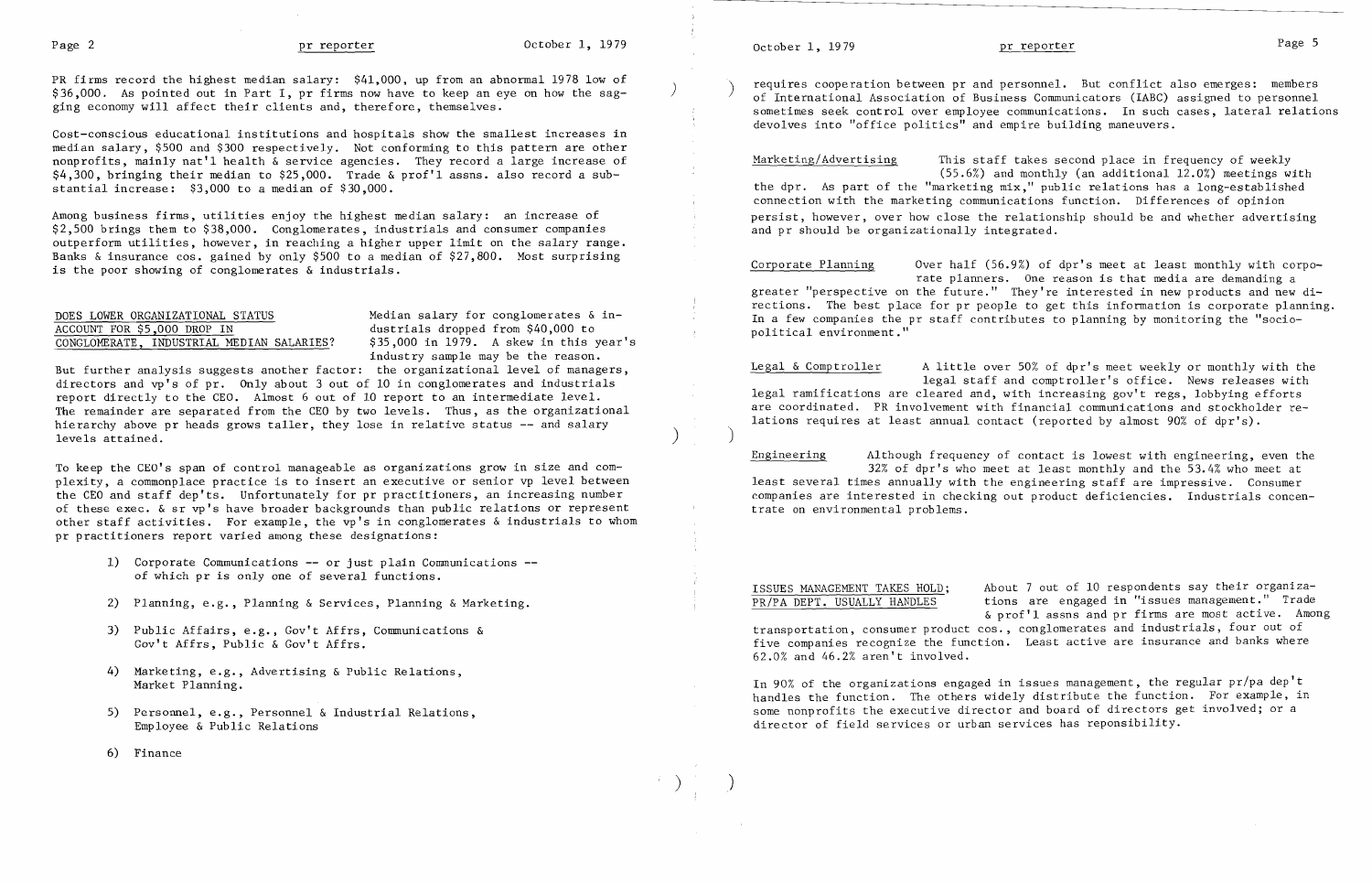)

 $\left( \right)$ 

When pr directors, managers and even vp's become subordinate to broader or related  $\mathcal{A}^{\pm}$ ) staff functions their salary levels are depressed. Conglomerates & industrials appear to have been most affected.

INDIVIDUAL SALARY INCREASES ARE SLIGHT; About 50% of respondents among educational<br>PR FIRMS, BANKS, INSURANCE & institutions, hospitals & other nonprofits PR FIRMS, BANKS, INSURANCE  $\&$  institutions, hospitals  $\&$  other nonprofits<br>NONPROFITS SCORE WORST received no salary increases or nominal received no salary increases or nominal \$1,000-1,500 in 1979 (see Table II). Worse, salaries of some hospital and other nonprofit dpr's were cut. PR firms reported the highest percent of "no change" salaries: 43.4. This confirms last year's concern over rising overhead. All levels of gov't also fared poorly.

Despite the drop in median salary level, those working for conglomerates recorded the highest individual salary increases: 27.2% received increases of over \$5,000; 60% in industrials received \$3,000 or more.

|                          | Size of Increase |                |                |                                  |                |                |                |
|--------------------------|------------------|----------------|----------------|----------------------------------|----------------|----------------|----------------|
|                          | N <sub>o</sub>   | \$1000/        | \$2000/        | \$3000/                          |                |                | Above          |
|                          | Change           | 1500           | 2500           | 3500                             | \$4000         | \$5000         | \$5000         |
|                          |                  |                |                | (Percent in Each Industry Group) |                |                |                |
| PR Firms                 | 43.4             | 4.5            | 4.5            | 8.8                              | 8.8            | 13.0           | 17.0           |
| Advertising Agencies     | 11.1             | 22.2           | 33.4           | 11.1                             | $\Omega$       | 11.1           | 11.1           |
| Banks                    | 16.6             | 33.4           | 16.7           | 8.4                              | 8.3            | 16.6           | $\overline{0}$ |
| Insurance Companies      | $\Omega$         | 42.8           | 28.6           | 28.6                             | $\overline{0}$ | $\Omega$       | $\Omega$       |
| Conglomerates            | $\overline{0}$   | 18.2           | 27.3           | 27.3                             | $\overline{0}$ | $\mathbf 0$    | 27.2           |
| Industrials              | 12.0             | 8.0            | 20.0           | 32.0                             | 10.0           | 10.0           | 8.0            |
| Consumer Product Cos.    | 8.0              | 12.0           | 24.0           | 28.0                             | 12.0           | 4.0            | 12.0           |
| Transportation           | $\Omega$         | $\overline{0}$ | 20.0           | 40.0                             | 40.0           | $\overline{0}$ | $\overline{0}$ |
| Utilities                | 11.2             | 16.7           | 38.9           | 11.1                             | $\overline{0}$ | 5.5            | 16.6           |
| Educational Institutions | 7.7              | 38.5           | 26.9           | 19.3                             | $\overline{0}$ | 7.6            | $\overline{0}$ |
| Hospitals                | $3.7*$           | 44.4           | 25.9           | 11.2                             | 3.7            | 7.4            | $\overline{0}$ |
| Trade & Prof'l Assns     | 9.0              | 13.7           | 45.5           | 13.7                             | 9.1            | 4.5            | 4.5            |
| Other Nonprofits         | $28.5**$         | 23.9           | 14.3           | 19.1                             | 4.8            | 4.7            | $\mathbf{0}$   |
| Gov't - Federal          | 11.8             | 70.6           | 11.8           | $\theta$                         | 5.8            | $\overline{0}$ | 0              |
| State                    | 25.0             | 50.0           | $\overline{0}$ | $\boldsymbol{0}$                 | 0              | 25.0           | $\overline{0}$ |
| Local                    | 10.0             | 30.0           | 50.0           | $\overline{0}$                   | $\overline{0}$ | $\overline{0}$ | 10.0           |

 $\sim 10^{11}$